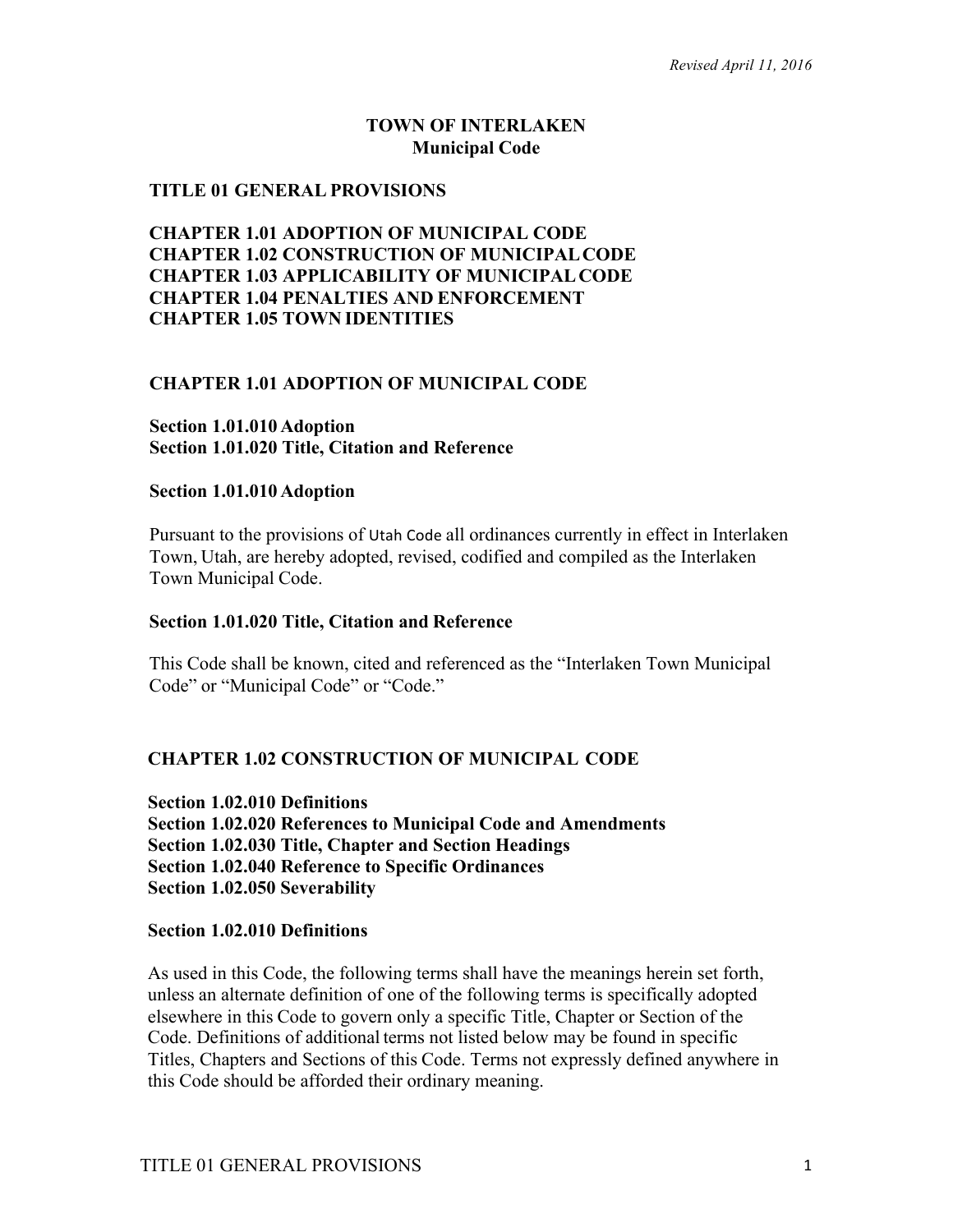"Code" shall mean the Interlaken Town Municipal Code contained herein. "Governing body" shall mean the Interlaken Town Council.

## **Section 1.02.020 References to Municipal Code and Amendments**

Whenever a reference is made to this Code or any portion thereof, or to any ordinance codified therein, the reference shall apply to all amendments, corrections, and additions hereafter made and then in effect, unless otherwise specified.

## **Section 1.02.030 Title, Chapter, and Section Headings**

Title, Chapter and Section headings contained in this Code are for reference only and shall not be deemed to govern, limit, modify or in any manner affect the scope, meaning, or intent of the provisions of any Title, Chapter, or Section hereof.

## **Section 1.02.040 Reference to Specific Ordinances**

The provisions of this Code shall not negate any public or private reference to ordinances of Town of Interlaken designated by number, but such reference shall be construed to apply to the corresponding provisions contained and codified within this Code.

## **Section 1.02.050 Severability**

It is hereby declared to be the intention of the governing body that the sections, paragraphs, sentences, clauses and phrases of this Code are severable, and if any section,paragraph, sentence, clause or phrase of this Code shall be declared unconstitutional or without effect by any court, such judgment or decree shall not affect any of the remaining sections, paragraphs, sentences, clauses or phrases of this Code.

# **CHAPTER 1.03 APPLICABILITY OF MUNICIPALCODE**

**Section 1.03.010 Effective Date Section 1.03.020 Repeal of Existing Ordinances Section 1.03.030 Effect of Code on Past Actions and Obligations Section 1.03.040 Certain Ordinances Not Affected Section 1.03.050 Notice of Pending Ordinance** 

## **Section 1.03.010 Effective date**

This Code shall become effective on the date the ordinance adopting this Code as the Town of Interlaken Municipal Code is passed.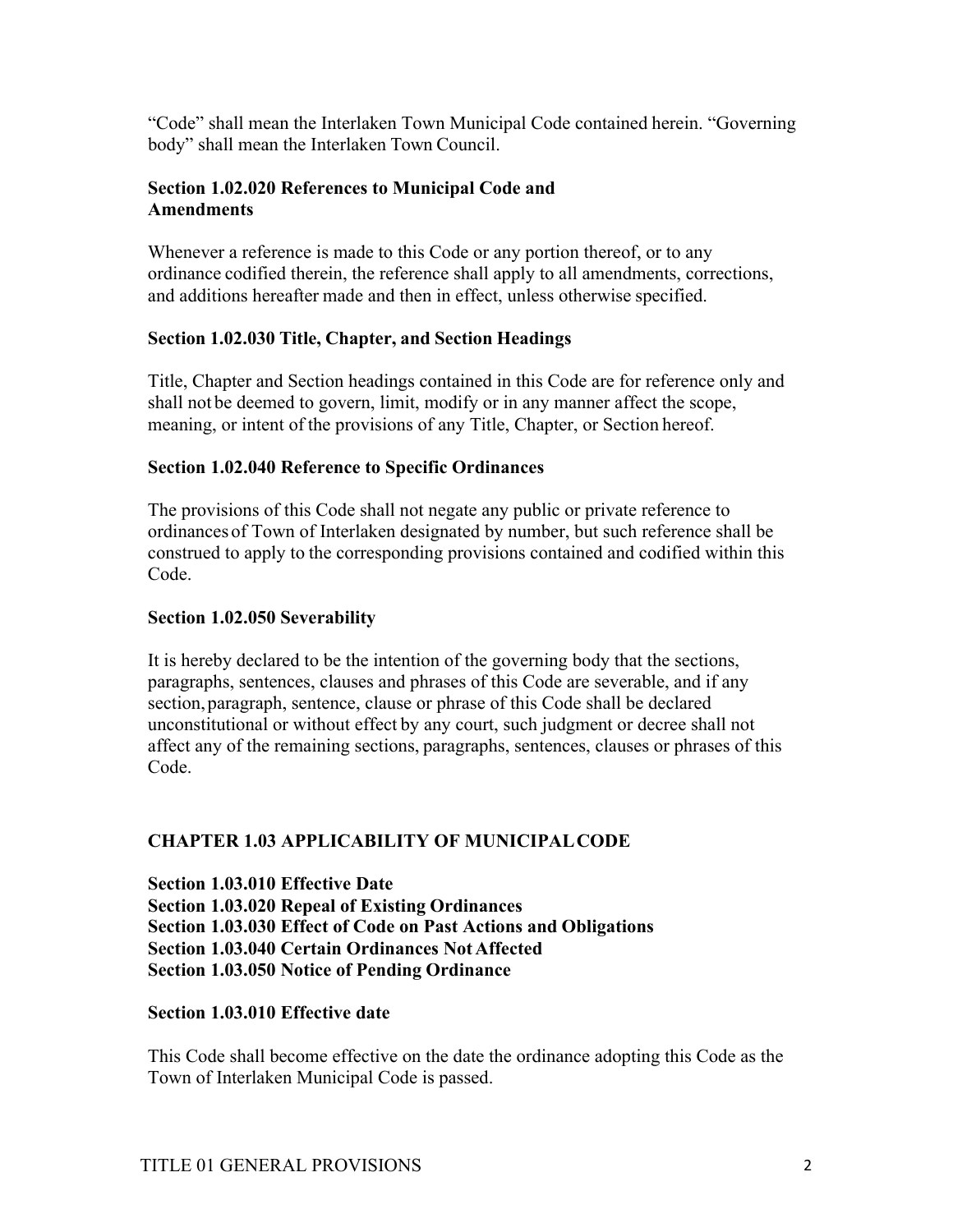# **Section 1.03.020 Repeal of Existing Ordinances**

Except as provided in Section 1.03.040, all ordinances of Interlaken Town enacted prior to the adoption of this Code are hereby repealed.

## **Section 1.03.030 Effect of Municipal Code on Past Actions and Obligations**

Neither the adoption of this Code nor any provision contained therein shall affect any offenseor act committed or done or any penalty or forfeiture incurred or any contract or right established or accrued before the effective date of this Code.

## **Section 1.03.040 Certain Ordinances Not Affected**

Neither the adoption of this Code nor any provision contained therein shall be construed to repeal or otherwise affect the validity of the following: any ordinance promising or guaranteeing the payment of money for the Town, or authorizing the issuance of any bonds for the Town, or any evidence of the Town's indebtedness; any ordinance enacting water system operating regulations including collections and enforcement and related matters; any ordinance establishing water usage rates; any appropriation or ordinance providing for the levy of taxes or for an annual budget, or prescribing salaries for Town officers and employees; any ordinance annexing territory to the Town or discontinuing territory as part of the Town; or any ordinance granting any franchise. All such ordinances are hereby recognized as continuing in full force and effect to the same extent as if set out in full herein.

# **Section 1.03.050 Notice of Pending Ordinance**

Pursuant to Utah Code Section 10-9a-509, the Interlaken Town Council may formally initiate proceedings to amend Town ordinances. In order to initiate proceedings to amend Town ordinances as provided for herein, the Town Council shall adopt a resolution specifying the nature of the proposed ordinance and directing that Town staff prepare such an ordinance. The resolution shall take effect immediately, shall be effective for no more than 180 days, and shall provide thatthe proposed ordinance shall be enacted by the Town Council within 180 days of adoption of the resolution. During the time the resolution is in effect, the Town may prohibit activities that may violate the terms of the pending ordinance. This section shall not be construed to eliminate or diminish any power of the Town in existence at the time this section is adopted.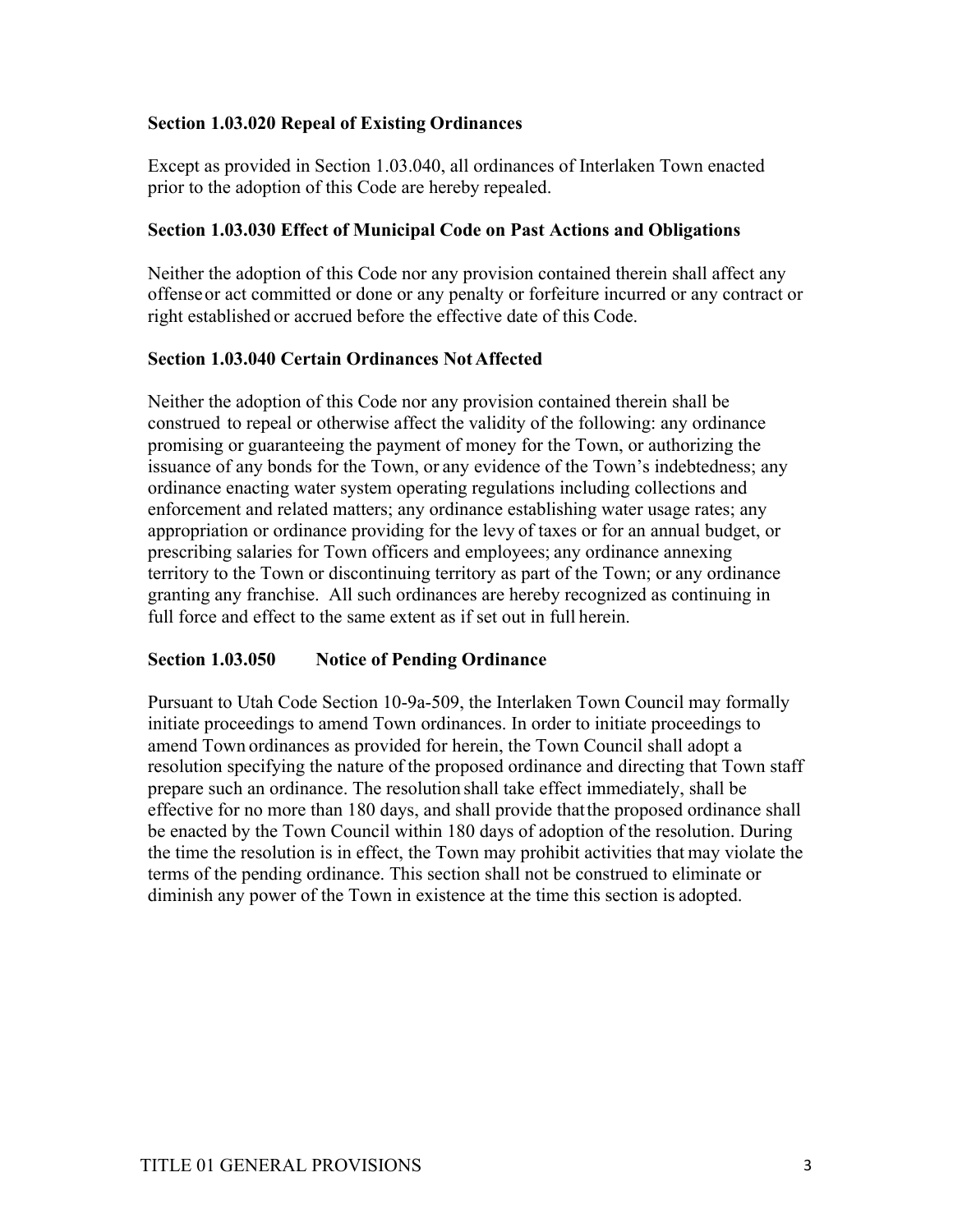# **CHAPTER 1.04 PENALTIES AND ENFORCEMENT**

**Section 1.04.010 General penalty Section 1.04.020 Liability of employers and agents Section 1.04.030 Presumption of responsibility for certain violations Section 1.04.040 Penalties not to excuse abatement of prohibited conditions Section 1.04.050 Double fee for failure to obtain required licenses**

## **Section 1.04.010 General Penalty**

Whenever in this Code or in any ordinance of the Town an act is prohibited or is made or declared to be unlawful or an offense, or wherever in such Code or ordinance the doing of any act is required or the failure to do any act is declared to be unlawful and no specific penalty is provided therefore, the violation of any such provision of this Code or any such ordinance shall be punishable by a fine not to exceed the maximum Class B misdemeanor fine under Utah state law or by a term of imprisonment up to six months, or by both the fine and term of imprisonment.

Each day any violation of this Code or of any ordinance shall continue shall constitute a separate offense, unless otherwise provided.

## **Section 1.04.020 Liability of Employers and Agents**

When the provisions of this Code or any other ordinance of the Town prohibit the commissionor omission of an act, not only the person actually doing the prohibited thing, or omitting the directed act, but also the employer and all other persons complicit or aiding or abetting therein shall be guilty of the offense described and liable to the penalty prescribed for the offense.

## **Section 1.04.030 Presumption of Responsibility for Certain Violations**

The occupant and owner of any premises upon which a violation of any provision of this Code or of any Town ordinance and the owner of any object or material placed or remaining anywhere in violation of any provision of this Code or of any Town ordinance shall be presumed to be responsible for the violation so evidenced and subject to the penalty provided therefore.

## **Section 1.04.040 Penalties Not to Excuse Abatement of Prohibited Conditions**

The application of any penalty under this Chapter shall not constitute the condoning or legalizing of any prohibited condition or prevent the abatement or enforced removal of such condition by any lawful means available to the Town.

## **Section 1.04.050 Double Fee for Failure to Obtain Required Licenses**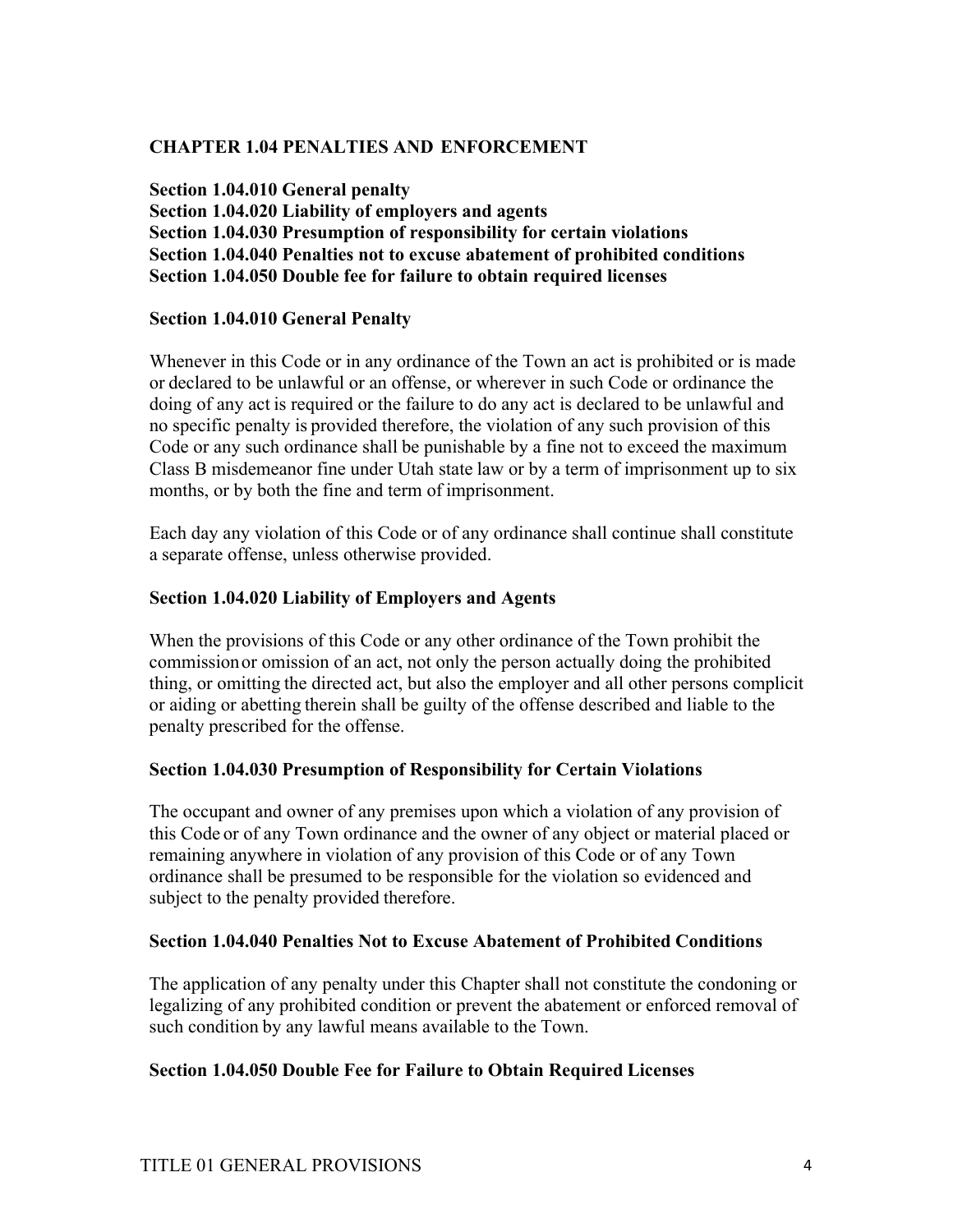When work or activity for which a permit or license is required by this Code or by any Town ordinance is commenced without first having acquired such permit or license, the specified fee shall be doubled to the extent permitted under Utah State Law. The payment of such double fee shall not relieve any person from fully complying with all the requirements of this Code or any applicable Town ordinance, nor from any other prescribed penalties. Payment of such double fee or any unpaid portion thereof may be compelled by civil action in any court of competent jurisdiction. The acceptance of any portion less than the entire amount of such double fee by any officer or employee of the Town shall not constitute a waiver or release of the balance thereof.

## **CHAPTER 1.05 TOWN IDENTITIES**

**Section 1.05.010 Official Name of Town Section 1.05.020 Town Seal Section 1.05.030 Mission Statement Section 1.05.040 Vision Statement Section 1.05.050 Our Core Values**

## **Section 1.05.010 Official Name of Town**

The official name of the Town shall be "Interlaken Town." It shall be equally valid, however, to use the name Town of Interlaken."

## **Section 1.05.020 Town Seal**

The Town Seal shall be used by the Town Clerk and other Town officials as required or allowed by law. The Town Seal shall be rendered in a form and style approved by the Town Council.

#### **Section 1.05.030 Mission Statement**

The Town Mission Statement is as follows: "The mission of Interlaken Town is to create a positive lifetime experience, enhance the quality of life, promote the safety and wellbeing of our residents and visitors while honoring our heritage and preparing for the future."

#### **Section 1.05.040 Vision Statement**

The vision for Interlaken Town is to be a place where citizens and civic leaders are partners in building a Town that is family-oriented, aesthetically pleasing, fiscally responsible, and safe - a community that proudly enhances our small mountain town character and natural environment, as well as remaining fiscally responsible.